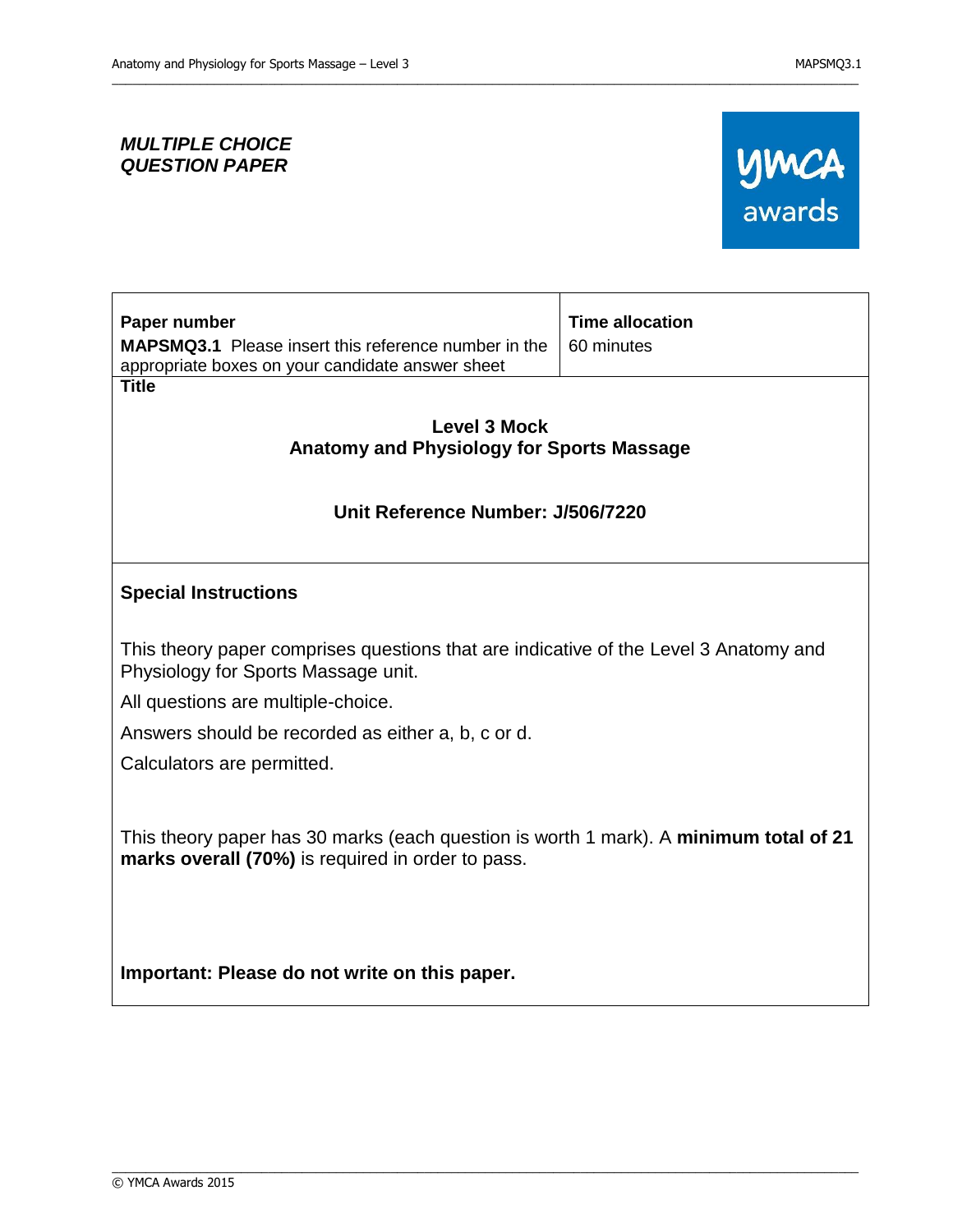## $Q<sub>1</sub>$ **The most basic structural and functional unit of life is called ….**

\_\_\_\_\_\_\_\_\_\_\_\_\_\_\_\_\_\_\_\_\_\_\_\_\_\_\_\_\_\_\_\_\_\_\_\_\_\_\_\_\_\_\_\_\_\_\_\_\_\_\_\_\_\_\_\_\_\_\_\_\_\_\_\_\_\_\_\_\_\_\_\_\_\_\_\_\_\_\_\_\_\_\_\_\_\_\_\_\_\_\_\_\_\_\_\_\_\_\_\_\_\_\_\_\_\_\_\_\_\_

- a. An organism
- b. A cell
- c. DNA
- d. A molecule

## Q2 **Which cellular structure produces Adenosine Triphosphate (ATP)?**

- a. Golgi apparatus
- b. Nucleolus
- c. Mitochondria
- d. Centrosome

#### Q3 **What type of tissue covers the surface of the body?**

- a. Lymphoid tissue
- b. Connective Tissue
- c. Glandular tissue
- d. Epithelial Tissue

#### Q4

#### **What is the name of the protein that helps keeps the dermis flexible?**

- a. Lipo-protein
- b. Collagen
- c. Actin
- d. Keratin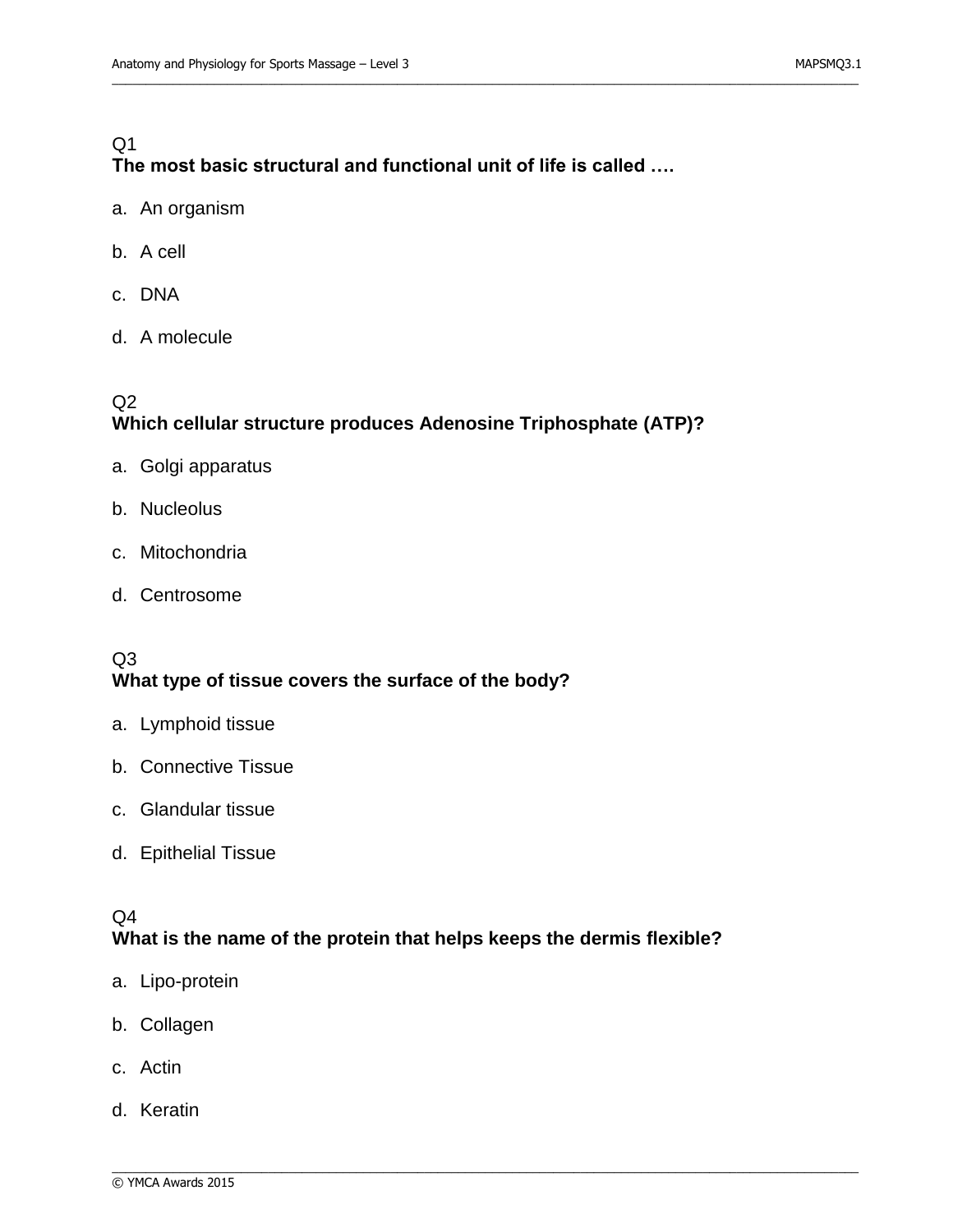## **Vasodilation of superficial vessels helps…**

- a. Protect the body from injury
- b. Detect changes in the environment
- c. Raise the body temperature
- d. Lower the body temperature

#### Q6

Q5

## **Which of the following structures is located in the central nervous system?**

\_\_\_\_\_\_\_\_\_\_\_\_\_\_\_\_\_\_\_\_\_\_\_\_\_\_\_\_\_\_\_\_\_\_\_\_\_\_\_\_\_\_\_\_\_\_\_\_\_\_\_\_\_\_\_\_\_\_\_\_\_\_\_\_\_\_\_\_\_\_\_\_\_\_\_\_\_\_\_\_\_\_\_\_\_\_\_\_\_\_\_\_\_\_\_\_\_\_\_\_\_\_\_\_\_\_\_\_\_\_

- a. Heart
- b. Brain
- c. Golgi tendon organ
- d. Motor nerve

## $O7$ **Which of the following is a sympathetic response?**

- a. Constriction of the pupils
- b. Secretion of digestive enzymes
- c. Increased heart rate
- d. A general feeling of relaxation

#### Q8 **What is a dendrite?**

a. An appendage which originates from the cell body and projects to various regions of the nervous system

- b. A membrane which protects a nerve cell and helps prevent cross interference
- c. A tree like projection which branches out from the cell body
- d. The main apparatus for sending signals to other nerve cells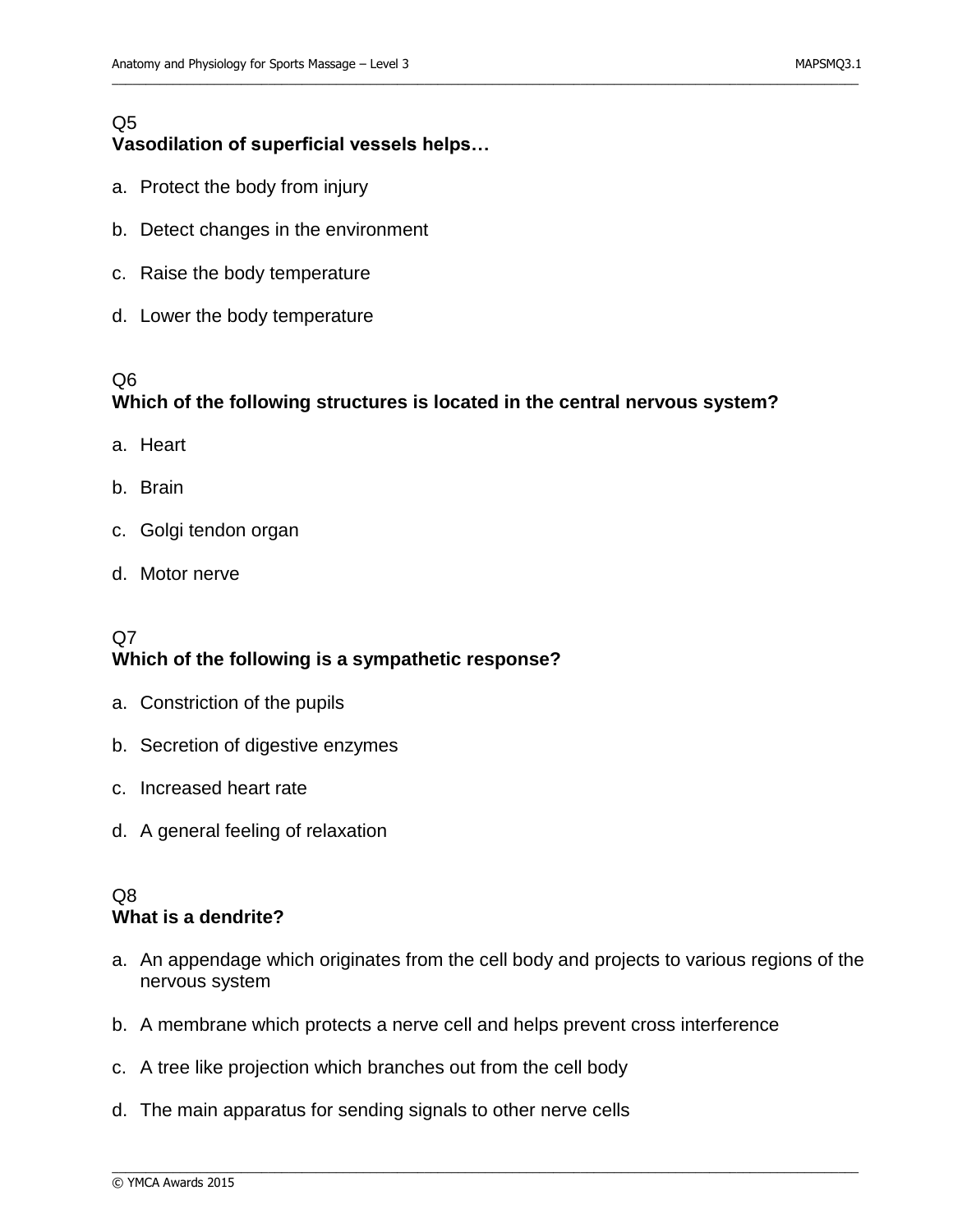#### Q9

**Which of the following endocrine gland controls most of the other endocrine glands in the body?**

\_\_\_\_\_\_\_\_\_\_\_\_\_\_\_\_\_\_\_\_\_\_\_\_\_\_\_\_\_\_\_\_\_\_\_\_\_\_\_\_\_\_\_\_\_\_\_\_\_\_\_\_\_\_\_\_\_\_\_\_\_\_\_\_\_\_\_\_\_\_\_\_\_\_\_\_\_\_\_\_\_\_\_\_\_\_\_\_\_\_\_\_\_\_\_\_\_\_\_\_\_\_\_\_\_\_\_\_\_\_

- a. Hypothalamus
- b. Adrenal
- c. Thyroid
- d. Pituitary

#### Q10

#### **What is the name given to a chemical, which is produced in gland, whose role is to control the physiology and behaviour of organs?**

- a. Adenosine triphosphate
- b. Creatine
- c. Hormone
- d. Vitamin

#### Q11 **Which hormone lowers blood sugar levels?**

- a. Lymphoid tissue
- b. Adrenaline
- c. Glandular tissue
- d. Insulin

#### Q12

#### **What is the name of the blood vessel which transports blood from the heart to the lungs?**

- a. Superior vena cava
- b. Pulmonary artery
- c. Pulmonary vein
- d. Aorta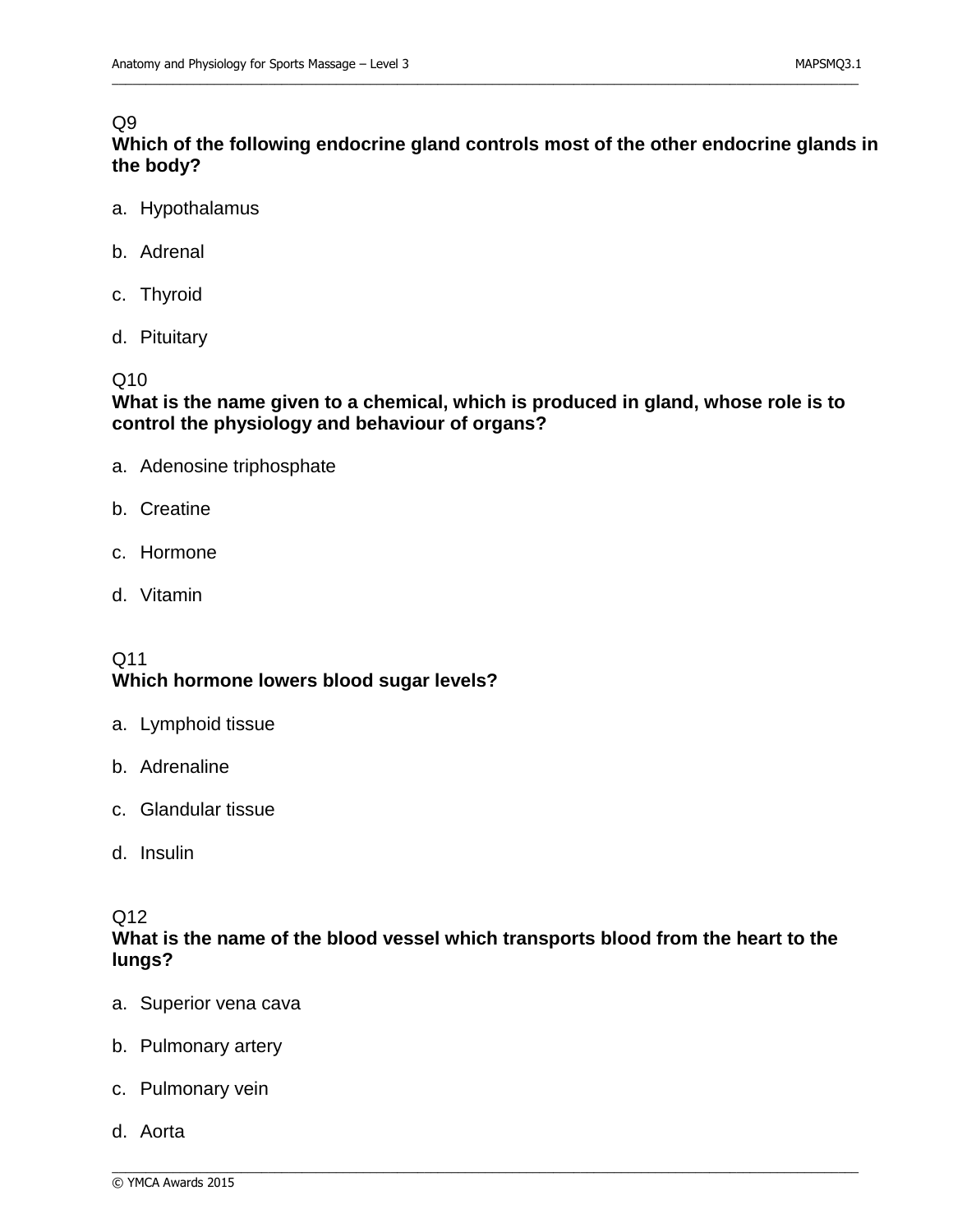## Q13 **What is the function of the left ventricle?**

- a. To receive blood from the lungs
- b. To pump blood to the lungs
- c. To pump blood to the organs
- d. To receive blood from the organs

## Q14 **Which of the following occurs as part of pulmonary circulation?**

\_\_\_\_\_\_\_\_\_\_\_\_\_\_\_\_\_\_\_\_\_\_\_\_\_\_\_\_\_\_\_\_\_\_\_\_\_\_\_\_\_\_\_\_\_\_\_\_\_\_\_\_\_\_\_\_\_\_\_\_\_\_\_\_\_\_\_\_\_\_\_\_\_\_\_\_\_\_\_\_\_\_\_\_\_\_\_\_\_\_\_\_\_\_\_\_\_\_\_\_\_\_\_\_\_\_\_\_\_\_

- a. De-oxygenated blood travels from the heart to the lungs
- b. Oxygenated blood is supplied to the brain
- c. Oxygenated blood is supplied to the myocardium
- d. De-oxygenated blood travels from the body tissues to the heart

## Q15 **Which of the following is found in red blood cells?**

- a. Hematoma
- b. Haemophilia
- c. Haematocrit
- d. Haemoglobin

## Q16 **What is blood pressure?**

- a. Stress or tension resulting from adverse or demanding circumstances
- b. A disease which affects arteries
- c. The force exerted on the walls of blood vessels
- d. Distress or uneasiness of the mind caused by fear of danger or misfortune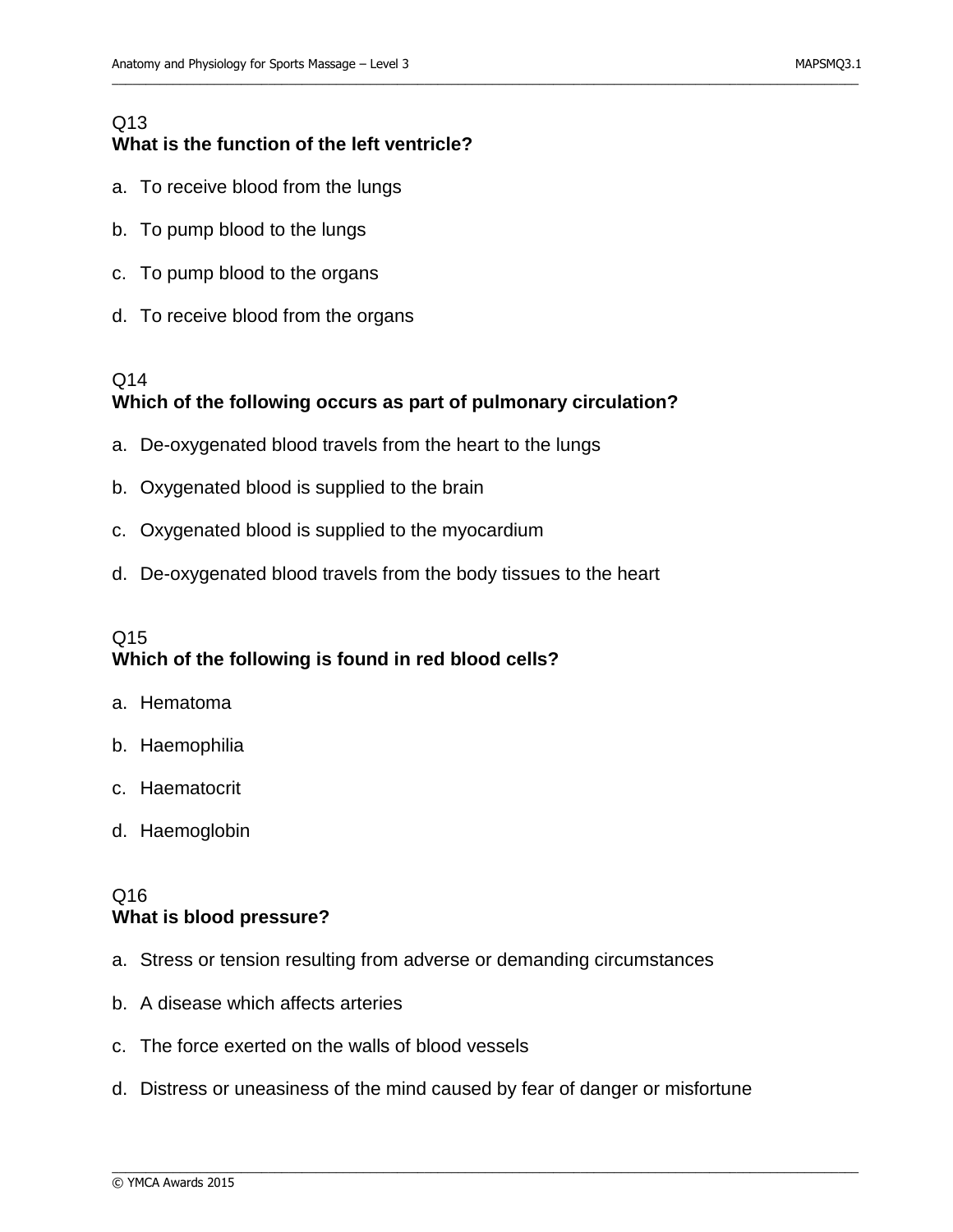## Q17 **Which of the following statements about blood pressure is correct?**

\_\_\_\_\_\_\_\_\_\_\_\_\_\_\_\_\_\_\_\_\_\_\_\_\_\_\_\_\_\_\_\_\_\_\_\_\_\_\_\_\_\_\_\_\_\_\_\_\_\_\_\_\_\_\_\_\_\_\_\_\_\_\_\_\_\_\_\_\_\_\_\_\_\_\_\_\_\_\_\_\_\_\_\_\_\_\_\_\_\_\_\_\_\_\_\_\_\_\_\_\_\_\_\_\_\_\_\_\_\_

- a. Abdominal obesity carries the least risk of developing hypertension
- b. Genetics play an insignificant role in the development of hypertension
- c. Blood pressure will tend to increase as the individual gets older
- d. Smoking may result in an decrease in systolic blood pressure

## Q18 **Which of the following describes to flow of air through the respiratory tract?**

- a. Pharynx, larynx, trachea, bronchioles, bronchi, alveoli
- b. Pharynx, larynx, trachea, bronchi, bronchioles, alveoli
- c. Larynx pharynx trachea, bronchi, bronchioles, alveoli,
- d. Pharynx, larynx, bronchi, bronchioles, trachea, alveoli

#### Q19

#### **The process of inhalation and exhalation of gases present in the atmosphere is called…**

\_\_\_\_\_\_\_\_\_\_\_\_\_\_\_\_\_\_\_\_\_\_\_\_\_\_\_\_\_\_\_\_\_\_\_\_\_\_\_\_\_\_\_\_\_\_\_\_\_\_\_\_\_\_\_\_\_\_\_\_\_\_\_\_\_\_\_\_\_\_\_\_\_\_\_\_\_\_\_\_\_\_\_\_\_\_\_\_\_\_\_\_\_\_\_\_\_\_\_\_\_\_\_\_\_\_\_\_\_\_

- a. Diffusion
- b. Respiration
- c. Breathing
- d. Osmosis

#### $Q20$ **Which of the following muscles contracts during inhalation?**

- a. Internal intercostal muscles
- b. Rectus abdominus
- c. Obliques
- d. External intercostal muscles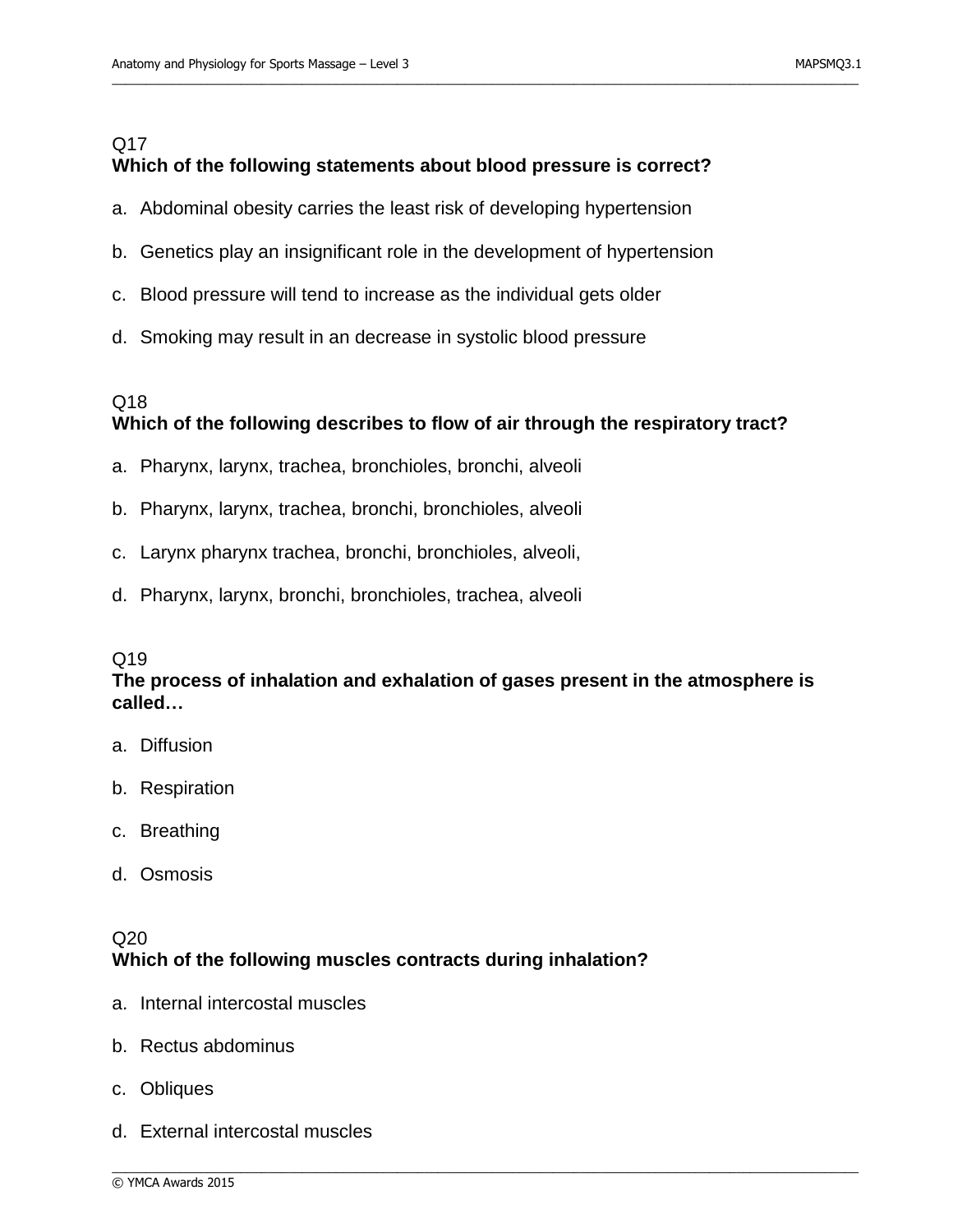# Q21

# **What is the name given to the liquid that flows around the lymphatic system?**

\_\_\_\_\_\_\_\_\_\_\_\_\_\_\_\_\_\_\_\_\_\_\_\_\_\_\_\_\_\_\_\_\_\_\_\_\_\_\_\_\_\_\_\_\_\_\_\_\_\_\_\_\_\_\_\_\_\_\_\_\_\_\_\_\_\_\_\_\_\_\_\_\_\_\_\_\_\_\_\_\_\_\_\_\_\_\_\_\_\_\_\_\_\_\_\_\_\_\_\_\_\_\_\_\_\_\_\_\_\_

- a. Lymph
- b. Tissue fluid
- c. Plasma
- d. Interstitial fluid

## Q22 **What is the function of the spleen?**

- a. To remove old red blood cells
- b. To store excess glycogen
- c. To produce bile to aid in emulsifying fats
- d. Its function has been largely undetermined

#### $O23$

## **What causes the flow of lymph to slow as it passes through a lymph node?**

\_\_\_\_\_\_\_\_\_\_\_\_\_\_\_\_\_\_\_\_\_\_\_\_\_\_\_\_\_\_\_\_\_\_\_\_\_\_\_\_\_\_\_\_\_\_\_\_\_\_\_\_\_\_\_\_\_\_\_\_\_\_\_\_\_\_\_\_\_\_\_\_\_\_\_\_\_\_\_\_\_\_\_\_\_\_\_\_\_\_\_\_\_\_\_\_\_\_\_\_\_\_\_\_\_\_\_\_\_\_

- a. The narrowing of lymph vessels upon entry
- b. Having fewer lymphatic vessels leaving nodes than entering
- c. Non–return valves which prevent back-flow
- d. Gravity which causes a passive peripheral resistance

#### Q24 **Which of the following is a function of lymph nodes?**

- a. To produce red blood cells
- b. To produce lymphocytes
- c. To produce lymph
- d. To emulsify fats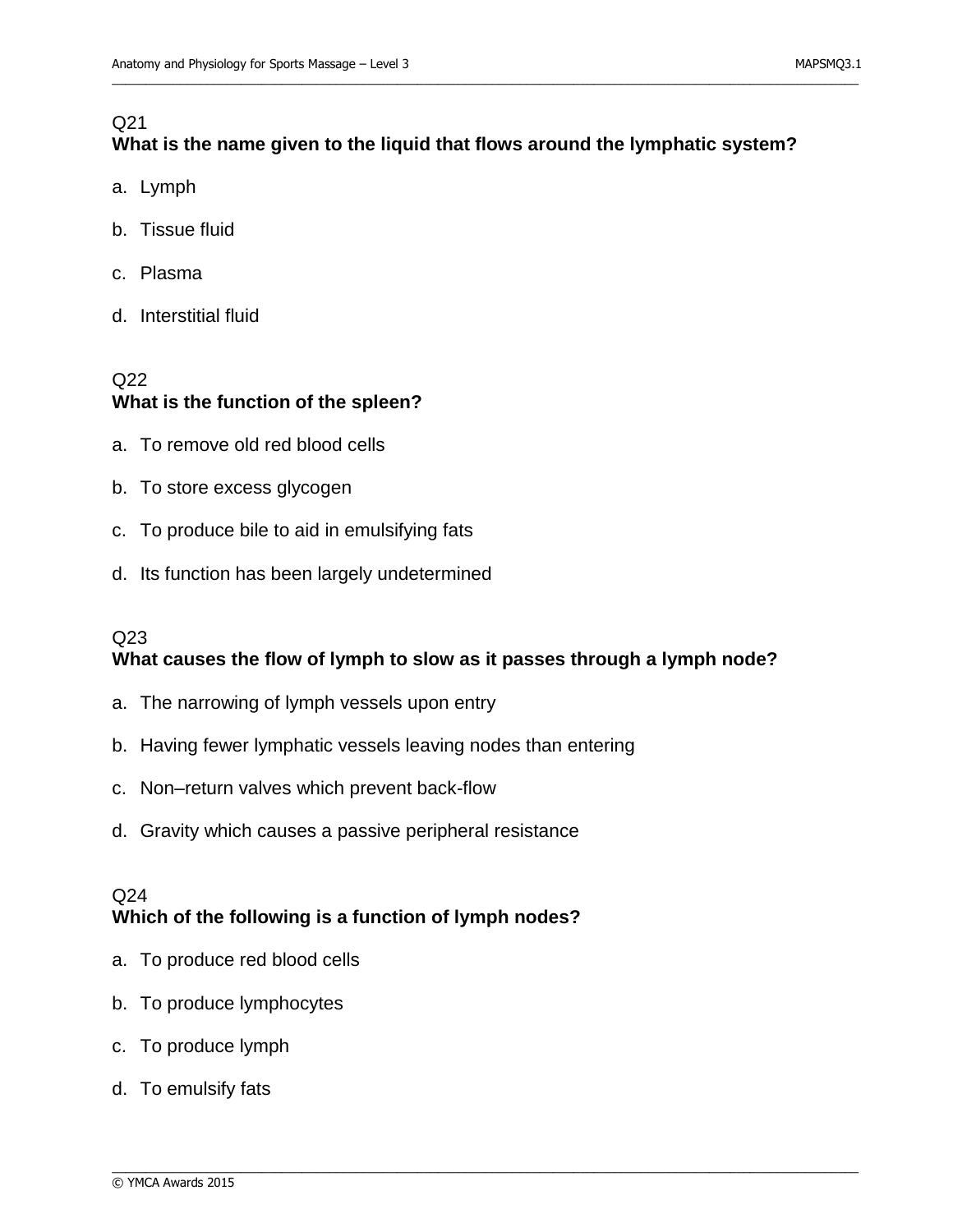## Q25 **Where in the body are the popliteal nodes located?**

- a. In the groin
- b. In the neck
- c. In the armpit
- d. Behind the knee

## Q26 **What is the oesophagus?**

a. A soft tissue structure which connects between the liver and kidneys

\_\_\_\_\_\_\_\_\_\_\_\_\_\_\_\_\_\_\_\_\_\_\_\_\_\_\_\_\_\_\_\_\_\_\_\_\_\_\_\_\_\_\_\_\_\_\_\_\_\_\_\_\_\_\_\_\_\_\_\_\_\_\_\_\_\_\_\_\_\_\_\_\_\_\_\_\_\_\_\_\_\_\_\_\_\_\_\_\_\_\_\_\_\_\_\_\_\_\_\_\_\_\_\_\_\_\_\_\_\_

- b. A gland located on the right side of the lower abdomen
- c. A hollow tube which joins the pharynx to the stomach
- d. A muscular organ located on the left side of the upper abdomen

#### Q<sub>27</sub>

#### **Which of the following organs bathe swallowed food in acid to kill bacteria?**

- a. Stomach
- b. Rectum
- c. Small intestine
- d. Large intestine

#### Q28 **What is the name of a tube which joins the kidneys to the bladder?**

- a. Urethra
- b. Uretic
- c. Ureteric
- d. Ureter